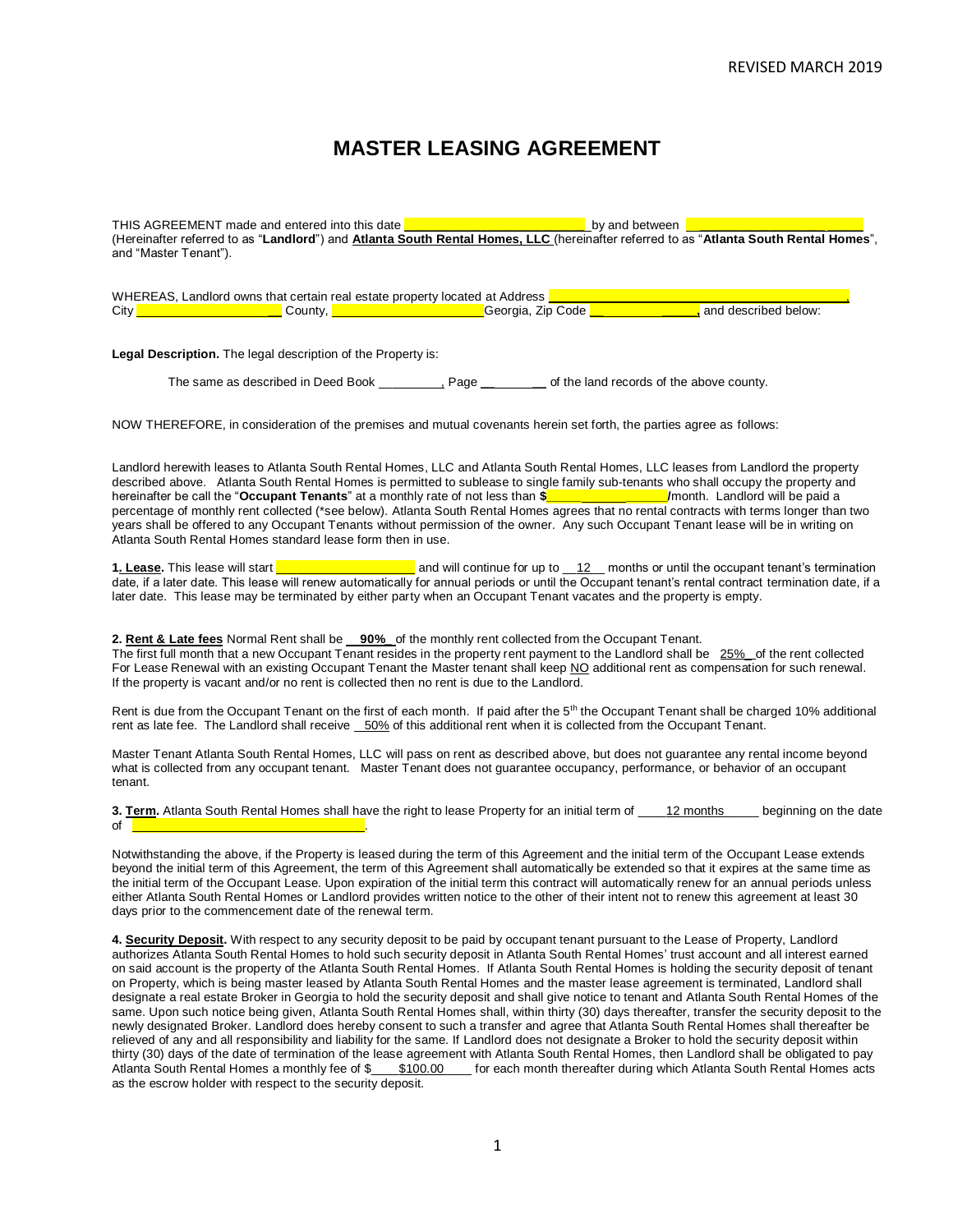**5. Charges & Distribution of Rent.** Atlanta South Rental Homes is hereby authorized to charge and collect from the occupant tenant all rent, additional rent, late charges, fees for returned checks and credit reports, and such other fees and charges as Atlanta South Rental Homes may reasonably deem appropriate. Other than rent, which shall belong to Landlord, these charges shall be the property of the party identified below:

| appropriate, attici than rent, miller shah actoring to Edilardia, these changes shah ac the property of the party members welchi |                 |      |                            |
|----------------------------------------------------------------------------------------------------------------------------------|-----------------|------|----------------------------|
| A. Additional Rent as Late Charges                                                                                               | Landlord<br>50% | 50%  | Atlanta South Rental Homes |
| <b>B.</b> Other Additional Rent                                                                                                  | Landlord<br>90% | 10%  | Atlanta South Rental Homes |
| <b>C.</b> Fees for Returned Checks                                                                                               | Landlord        | 100% | Atlanta South Rental Homes |
| <b>D.</b> Credit Reports & Application fees                                                                                      | Landlord        | 100% | Atlanta South Rental Homes |
| <b>E.</b> Other:                                                                                                                 | Landlord        |      | Atlanta South Rental Homes |
|                                                                                                                                  |                 |      |                            |

**6. Net Income to Atlanta South Rental Homes** is on the following basis:

| A. Tenant Procurement:           | 75%         | percent (%) of one month's rent.  |
|----------------------------------|-------------|-----------------------------------|
| <b>B. Monthly Rent Collected</b> | 10%         | percent (%) of monthly rent.      |
| C. Renewal                       | 0           | percent (%) of N/A month(s) rent. |
| E. For Modernization:            | $\mathbf 0$ | percent (%) of expenditures.      |
| <b>F. Restoration:</b>           | 0           | percent (%) of expenditures.      |
| G. For Repairs:                  |             | percent (%) of expenditures.      |
| H. For Sale:                     | 3%          | percent (%) of sale price.        |
| I. Other:                        |             |                                   |

## 7**. Receipt and Payment of Funds.**

**A. Funds of Landlord to be Deposited in Trust Account.** Atlanta South Rental Homes is hereby authorized to deposit all rent and other monies received in one or more trust accounts of Atlanta South Rental Homes. The account(s) shall be maintained in a federally insured banking institution with offices in Georgia.

**B. Atlanta South Rental Homes' Right to Debit Trust Account.** Landlord hereby expressly authorizes Atlanta South Rental Homes to deduct from Landlord's funds in said trust account(s) amounts needed to pay the following expenses (collectively referred to as "Expenses"): (1) Atlanta South Rental Homes out-of-pocket expenses associated with evicting tenants, etc.; (2) all costs to maintain, repair and improve the Property including emergency repairs to the extent approved in writing by Landlord or to the extent the same have been approved elsewhere herein; (3) all amounts needed to pay utility bills for which Landlord is responsible for under any lease of the Property; and (4) All amounts needed to pay for those items selected below (any items not selected shall not be the responsibility of Atlanta South Rental Homes to pay).

| Mortgage payments (and any late fees or other charges | Property taxes | <b>Property Insurance</b> |
|-------------------------------------------------------|----------------|---------------------------|
| Community association fees and dues                   | (Other)        |                           |

**C. Landlord to Maintain Minimum Required Amount in Trust Accoun**t. Landlord agrees to maintain in Atlanta South Rental Homes' trust account a minimum required balance of **\$\_\_\_400\_**\_so that Atlanta South Rental Homes has sufficient funds to pay for the above-referenced Expenses. Upon notice from Atlanta South Rental Homes, Landlord agrees to immediately send funds to Atlanta South Rental Homes whenever the balance in the trust account(s) is anticipated to have fallen below or has actually fallen below the minimum required balance because of pending or actual Expenses. The amount to be sent to Atlanta South Rental Homes shall at least be sufficient to pay the actual or pending Expense(s) plus restore the minimum required balance in the trust account(s). Atlanta South Rental Homes shall have the right but not the obligation to fund any deficit or shortfall from the minimum required balance in the trust account(s). If Atlanta South Rental Homes funds such deficit or shortfall after not receiving payment of the required funds from Landlord within 15 (fifteen) days of Atlanta South Rental Homes notice to Landlord, Atlanta South Rental Homes shall have the right to charge Landlord an administrative fee of \$ N/A for each such occurrence where Atlanta South Rental Homes has advanced funds on behalf of Landlord without being timely repaid plus interest on the funds advanced in an amount of  $\underline{\hspace{1cm}}12\qquad12}$  % per annum pro-rated for that portion of a year(s) that the funds remain unpaid. If Atlanta South Rental Homes has Expenses that exceed Landlord's funds in the escrow account(s), Atlanta South Rental Homes may in its sole discretion pay all, some or a portion of the Expenses. Landlord expressly consents to Atlanta South Rental Homes paying from the funds being held by Atlanta South Rental Homes in trust the fees, charges and out-of-pocket expenses of Atlanta South Rental Homes it is owed before paying other Expenses hereunder. In the event Expenses of Landlord exceed the funds of Landlord in Atlanta South Rental Homes trust account, Atlanta South Rental Homes, after paying all amounts owed to Atlanta South Rental Homes, is authorized, in Atlanta South Rental Homes sole discretion, to pay the oldest Expenses owed by Landlord first.

**D. Trust Account Reporting.** Atlanta South Rental Homes shall provide Landlord a detailed monthly accounting of funds (not later than 30 days after the end of each month) received and disbursed on Landlord's behalf and shall remit to Landlord the balance of such funds in excess of the minimum required balance, if any, remaining after Atlanta South Rental Homes deducts and pays the Expenses referenced above.

**E. Prepaid Rent.** Any prepaid rent shall be deposited in Atlanta South Rental Homes trust account(s); however, such amounts will not be disbursed to Landlord (less Expenses) until the same are due and owing to Landlord.

**F. Form 1099.** Atlanta South Rental Homes shall prepare and file on Landlord's behalf all 1099 forms of the IRS required by law relative to Expenses paid by Atlanta South Rental Homes.

**G. Risk of Bank Failure.** Landlord acknowledges that the financial institution(s) into which the Atlanta South Rental Homes places the funds of Landlord are always at risk of failing. Landlord hereby agrees to indemnify and hold Atlanta South Rental Homes harmless from any and all claims, causes of action and damages arising out of or relating to any failure by such lending institution(s).

**8. Sale of Property**. If Landlord sells Property to an occupant tenant (or to a spouse or roommate of such tenant or to any other entity controlled by any of these parties) obtained by Atlanta South Rental Homes, either during the term of the lease or thereafter, Landlord will pay Atlanta South Rental Homes a commission of 3 percent (3%) of the price for which Property is sold. Landlord shall immediately give notice to Atlanta South Rental Homes if and when: (a) Landlord enters into a contract to sell Property; or (b) Landlord closes on the sale of Property to another. This obligation shall survive the expiration or termination of this Agreement.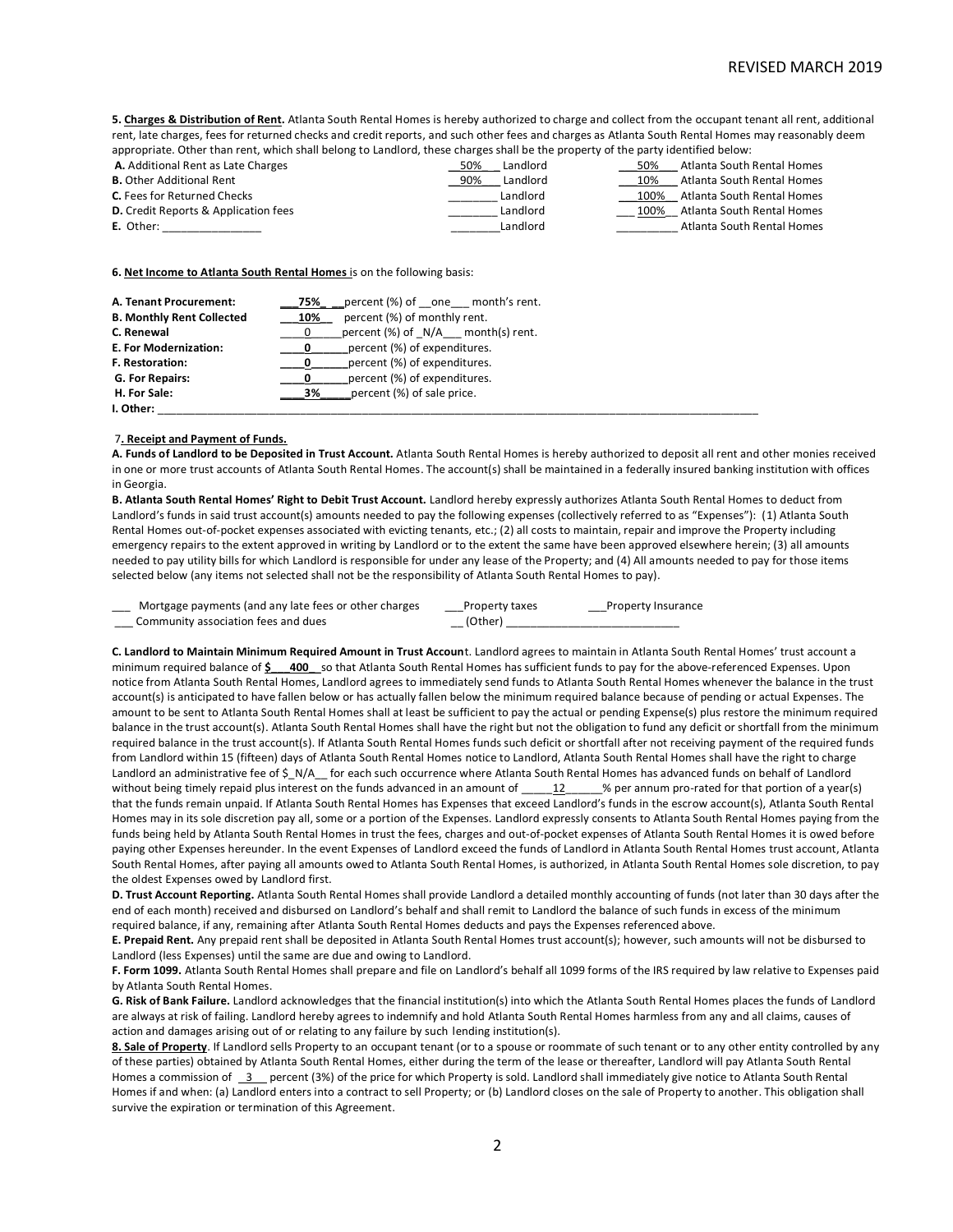#### **9. Marketing.**

**A. Advertisements:** Atlanta South Rental Homes may advertise Property for lease in all media and reproduce and distribute images of Property in connection therewith. Landlord agrees not to place any advertisements on Property or to advertise Property for lease in any media except with the prior written consent of Atlanta South Rental Homes and reimburse Atlanta South Rental Homes for any advertising expenses that are specifically directed by Landlord to be incurred by Atlanta South Rental Homes. Atlanta South Rental Homes is hereby authorized to place Atlanta South Rental Homes "For Rent" sign on Property. Atlanta South Rental Homes is authorized to procure tenants to lease Property in cooperation with other real estate professionals and their affiliates and to share Atlanta South Rental Homes' compensation with any cooperating professional who procures a tenant ready, willing and able to lease the Property by paying said cooperating professional **\$ 250 .** Atlanta South Rental Homes may distribute leasing information (including the rent to be paid) to them and other members of the multiple listing service(s), and said cooperating professionals and their licensees may, with permission of Atlanta South Rental Homes (which permission may be granted or denied in the sole discretion of Atlanta South Rental Homes), republish such information in other media. Atlanta South Rental Homes and other real estate professionals and their affiliated licensees may show the Property without first notifying Landlord.

**B. Lockboxes:** Landlord does hereby authorize Atlanta South Rental Homes to place a lockbox on the Property to be used in connection with the marketing, inspection and leasing of the Property by Atlanta South Rental Homes, Atlanta South Rental Homes affiliated licensees, other real estate professionals and their affiliated licensees and others who may need access to the Property. Landlord acknowledges that a lockbox in no way protects the property, possessions, or occupants. There have been isolated instances of crimes occurring against property and persons where a key from the lockbox was alleged to have been used for a criminal purpose. In order to minimize the risk of such crimes occurring, Landlord is encouraged to (a) remove all valuables or put them in a secure place, (b) not permit lockboxes on door handles that can be unscrewed from the outside or on other parts of the building from which a lockbox can be easily removed, (c) place a separately keyed or internally locking deadbolt lock on the door serviced by lockbox that is locked at all times when the occupant of the Property is present in the Property and (d) take any other measures Landlord believes are appropriate to protect Landlord's property and all persons occupying the Property.

**C. Multiple Listing Service(s):** Atlanta South Rental Homes agrees to file the listing with the following multiple listing service(s**): www.gatekeeper properties.com website & others, Radio, TV, GAMLS, yard signs, and others.** Landlord acknowledges that the Service(s) is/are not a party to this Agreement and is/are not responsible for errors or omissions on the part of Landlord or of Atlanta South Rental Homes. Landlord agrees to indemnify the Service(s) from and against any and all claims, liabilities, damages or losses arising out of or related to the listing and lease of the Property.

**10. Atlanta South Rental Homes Authority.** Landlord agrees to deduct from rent due the expenses associated with and hereby gives Atlanta South Rental Homes the authority to:

**A.** advertise property for rent and to display "for rent" signs thereon; to sign, renew and cancel leases for Property; to collect rents that become due and give receipts; to terminate tenancies and to sign and serve such notices as are appropriate; to sue and recover rents and other sums due; and when expedient, to settle, compromise, and release such actions or lawsuits or reinstate such tenancies.

**B**. make, contract and/or supervise repairs, alterations, and/or decorations to Property; to purchase supplies and pay bills therefore; Atlanta South Rental Homes agrees to secure the prior approval of the Landlord on all expenditures estimated to be in excess of  $\frac{2}{5}$  500 or any one item, except monthly or recurring operating charges and/or emergency repairs in excess of the maximum, if in the opinion of the Atlanta South Rental Homes such repairs are necessary to protect the Property from damage or to maintain services to the tenants as called for in their leases.

**C**. hire, discharge and supervise all contractors and/or employees required for the operation and maintenance of Property

**D.** make contracts for electricity, gas, fuel, water, telephone, window cleaning, trash or rubbish hauling and other services as Atlanta South Rental Homes shall deem advisable;

**E**. contract with others, including affiliates of Atlanta South Rental Homes, in-house staff or companies owned by Atlanta South Rental Homes, to perform services including, but not limited to repairs, maintenance, accounting, data processing, record keeping, legal fees and court costs. Any such arrangement with affiliates or companies owned by Atlanta South Rental Homes will be on terms fair and reasonable to Landlord and no less favorable than could reasonably be realized with unaffiliated persons or companies. Landlord is hereby aware that Atlanta South Rental Homes may deduct these expenses from the monies coming to Atlanta South Rental Homes that are due to Landlord.

**F**. institute and prosecute legal actions and proceedings, terminate leases for cause, remove tenants from Property, recover from damage to Property, and for such purposes, Atlanta South Rental Homes may employ attorneys, incur court costs and litigation costs, and deduct the expense from Landlord rent payment for any and all of these things. Atlanta South Rental Homes, at its discretion, is also authorized to settle or compromise any such legal actions or proceedings.

**11. Limits on Atlanta South Rental Homes Authority and Responsibility**. Landlord acknowledges and agrees that Atlanta South Rental Homes: A. may show other properties to prospective tenants who are interested in Landlord's Property;

B. shall not be responsible to advise Landlord on any matter including but not limited to the following: any matter which could have been revealed through a survey, title search or inspection of Property; the condition of Property, any portion thereof, or any item therein; building products and construction techniques; the necessity or cost of any repairs to Property; mold; hazardous or toxic materials or substances; termites and other wood destroying organisms; the tax or legal consequences of this transaction; the availability and cost of utilities or community amenities; the appraised or future value of Property; any condition(s) existing off Property which may affect Property; the terms, conditions and availability of financing; and the uses and zoning of Property whether permitted or proposed. Landlord acknowledges that Atlanta South Rental Homes is not an expert with respect to the above matters and that, if any of these matters or any other matters are of concern, Landlord should seek independent expert advice relative thereto. Landlord acknowledges that Atlanta South Rental Homes shall not be responsible to monitor or supervise any portion of any construction or repairs to Property nor administer insurance claims, and that such tasks clearly fall outside the scope of this agreement.

**C.** shall owe no duties to Landlord nor have any authority to act on behalf of Landlord other than what is set forth in this Agreement;

**D.** shall make all disclosures required by law;

**E.** may disclose all information about Property to others; and

**F.** shall, under no circumstances, have any liability greater than the amount of the compensation paid hereunder to Atlanta South Rental Homes (excluding any commission amount paid to a cooperating real estate professional, if any) or, if no compensation is paid to Atlanta South Rental Homes, than a sum not to exceed one hundred dollars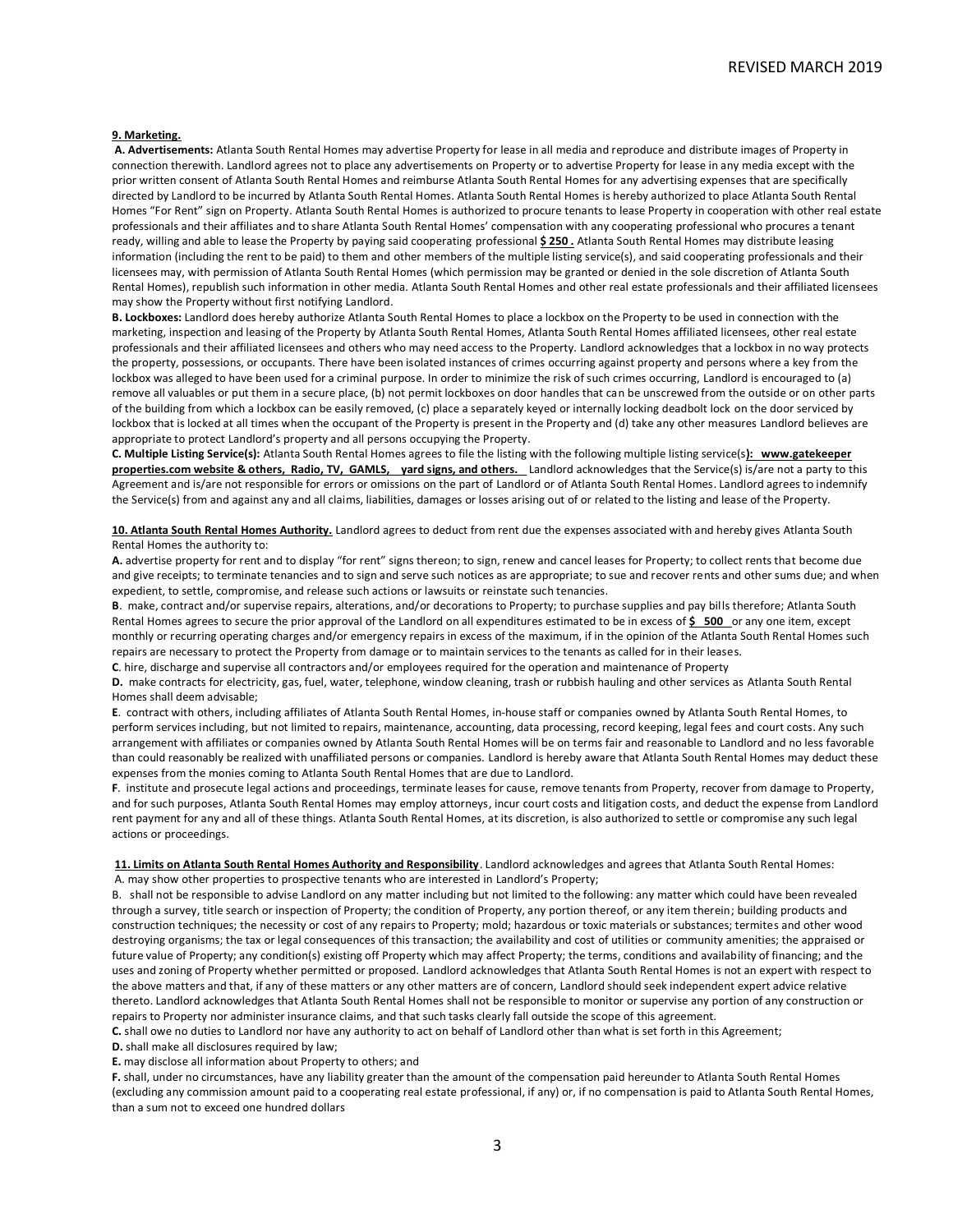### **12. Disclosures.**

**A**. Atlanta South Rental Homes agrees to keep confidential all information which Landlord asks to be kept confidential by express request or instruction unless the Landlord permits such disclosure by subsequent word or conduct or such disclosure is required by law. Landlord acknowledges, however, that tenant and Atlanta South Rental Homes may possibly not treat any offer made by Landlord (including its existence, terms and conditions) as confidential unless those parties have entered into a confidentiality agreement with Landlord.

**B**. Atlanta South Rental Homes may not knowingly give prospective tenants false information.

**C.** In the event of a conflict between Atlanta South Rental Homes' duty not to give tenants false information and the duty to keep the confidences of Landlord, the duty not to give tenants false information shall prevail.

**D.** Unless specified below, Atlanta South Rental Homes has no known agency relationships with other parties that would conflict with any interests of Landlord (except that Atlanta South Rental Homes may represent other buyers, sellers, landlords, and tenants in buying, selling or leasing property). **E.** Atlanta South Rental Homes may provide assistance to prospective tenants and buyers without violating any duties to Landlord. **F.** Atlanta South Rental Homes may show alternative properties to tenants and buyers and provide information to same.

#### **13. Atlanta South Rental Homes Policy on Agency**.

Atlanta South Rental Homes is not acting as an agent of the Landlord or the occupant tenant. Atlanta South Rental Homes as Master Tenant is leasing the property from the Landlord and subleasing to an occupant tenant. Any agency or client relationship which previously existed between the parties is terminated. Any future agency, client, or customer relationship involving Atlanta South Rental Homes shall be expressed in writing separately documented from this agreement.

#### **14. Landlord's Responsibility**.

**A**. Landlord certifies that, unless provided otherwise herein, all systems and furnished appliances are in good working order and repair. Landlord certifies that Property is in good and habitable condition and Landlord, will at all times, be responsible for the maintenance of Property in: (1) a good habitable condition; and (2) compliance with all applicable laws, ordinances and regulations of all government authorities. Upon the execution of this agreement, Landlord will provide to Atlanta South Rental Homes two sets of keys for Property and ensure that Property is clean and the grounds are in good condition.

**B**. Landlord shall maintain adequate fire and extended coverage insurance on Property, and will, at all times, maintain landlord's liability insurance for Landlord and will cause Atlanta South Rental Homes to be named as additional insured under such liability insurance. Landlord will provide Atlanta South Rental Homes with evidence of such insurance coverage prior to date of occupancy by tenant and thereafter, within seven (7) days of Atlanta South Rental Homes requesting the same. Landlord further certifies to Atlanta South Rental Homes that Landlord is unaware of any environmental contamination, or hazardous, toxic, dangerous or unsafe conditions or products on or in property.

**C.** To keep all mortgage obligations, property taxes, association fees, or any other obligations which could lead to a foreclosure action against the property current and paid in full as required. Should Atlanta South Rental Homes be notified that a foreclosure action has been initiated against the subject property then Landlord authorizes Atlanta South Rental Homes to freeze all of the Landlord's funds related to that property and Atlanta South Rental Homes will make no further disbursement to landlord. Landlord will have thirty (30) days to correct and make current the obligation that initiated the foreclosure action. Should Landlord fail to make current the obligation, and thereby stop the foreclosure action, Landlord authorizes Atlanta South Rental Homes to refund the security deposit to the Tenant and to deduct from Landlord's funds on hand with Atlanta South Rental Homes all amounts due to Atlanta South Rental Homes or Tenant including, but not limited to, any refund to tenant of prorated rent or expenses and all of the net income that would be due to Atlanta South Rental Homes through the end of the current lease term. Landlord and Atlanta South Rental Homes agree that the tenant is not a third party beneficiary and nothing in this paragraph shall limit Atlanta South Rental Homes other legal remedies to collect from Landlord any unpaid monies due to Atlanta South Rental Homes.

#### **15. Default by Landlord**

The following events shall be deemed to be a default by the Landlord under the terms of this lease:

Failure to pay any charge provided herein within ten days of receiving notice, or failure to comply with any other provision of this lease and failure to correct such non-compliance within thirty days after the Master Tenant, by written notice, has informed the Landlord of such non-compliance. In the case of default which cannot be cured with due diligence be cured within a period of thirty days, Landlord shall have such additional time to cure same as may be reasonably be necessary, provided Landlord proceeds promptly and with due diligence to cure such default after receipt of said notice.

#### **16: Legal Costs:**

In the event of any dispute between Landlord and Master Tenant involving the courts, in consideration of the mutual covenants expressed herein, both Master Tenant and Landlord warrant that they will each pay their own legal costs of lawyers and court costs, etc. and hereby hold the other harmless for such costs. In the event of any legal dispute involving the Occupant Tenant and the Master Tenant, the Landlord agrees to pay these costs and to defend the Master Tenant.

#### **17: Severability:**

If any provision of this lease is held to be illegal, invalid, or unenforceable under the present of future laws effective during the term of this lease, such provision will be fully severable: this lease shall be construed and enforced as if such illegal, invalid or unenforceable provision had never comprised a part of this lease, and the remaining provisions of this lease will remain in full force and effect and will not be affected by the illegal, invalid, or unenforceable provision or by its severance from this lease. Furthermore, in lieu of such illegal, invalid, or unenforceable provision, there will be added automatically as a part of this lease a provision as similar in terms to such illegal, invalid, or unenforceable provision as may be possible and be legal, valid, and enforceable. This contract represents the total agreement between the parties hereto. No other terms of conditions shall have any effect unless endorsed in writing and initiated by both parties.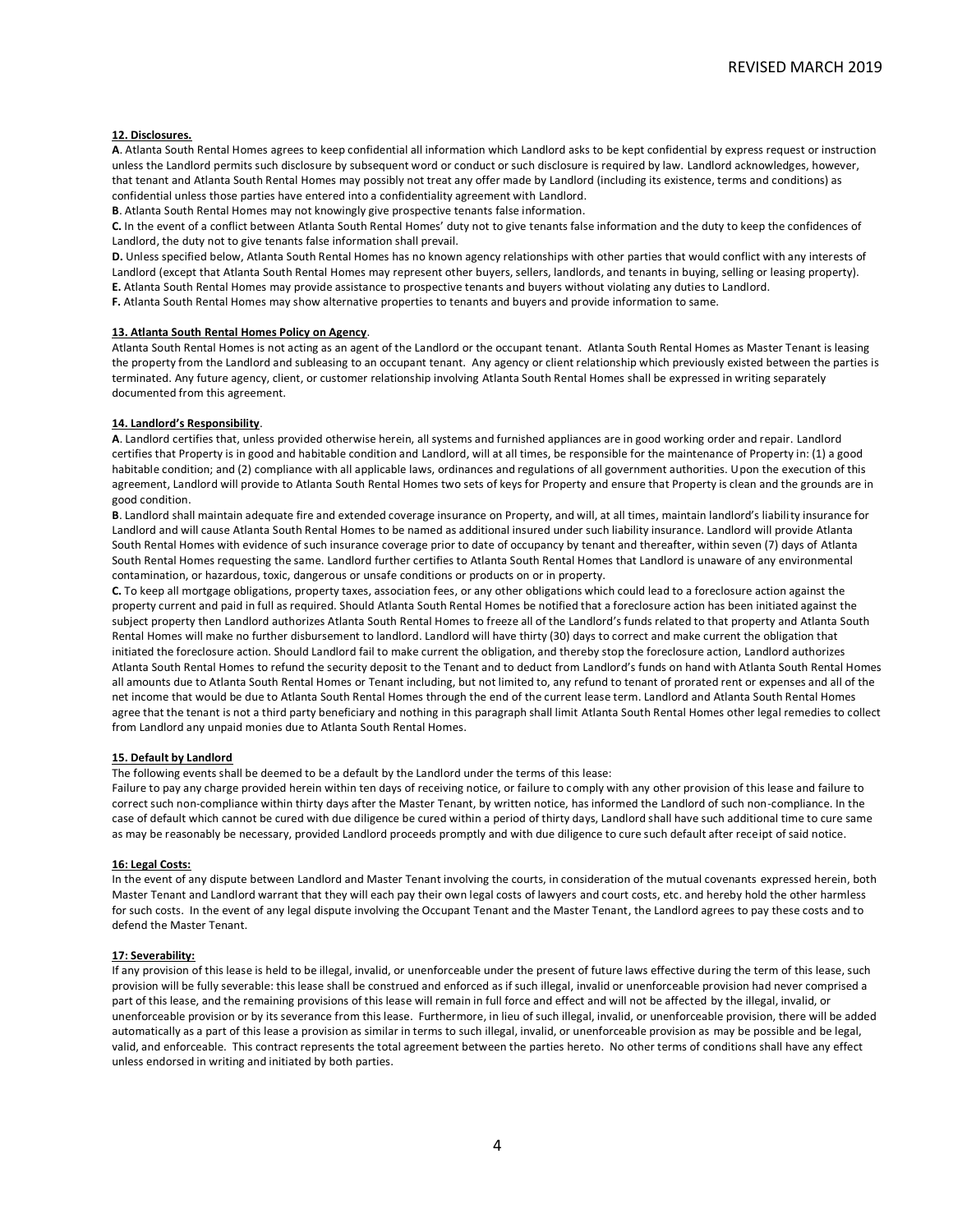# **18. Landlord's Property Disclosure Statement.**

Landlord' Property Disclosure Statement **| i**s OR | is not attached to this Agreement. If Landlord's Property Disclosure Statement is attached hereto, Atlanta South Rental Homes is authorized to provide a copy thereof to prospective tenants. Landlord shall review and update Landlord's Property Disclosure Statement so that the Tenant is fully aware of the then current conditions affecting the Property prior to signing a Lease.

**19. Emergency Repairs**. Atlanta South Rental Homes is authorized to make emergency repairs to Property as Atlanta South Rental Homes reasonably believes to be necessary to protect Property from damage or to maintain services to a tenant for which a lease provides. Landlord has paid to and will maintain with Atlanta South Rental Homes the sum of  $\frac{200}{100}$  as a deposit for the cost of emergency repairs, but expenditures for repairs are not limited to that amount if for reasons of necessity Atlanta South Rental Homes must spend more. Landlord acknowledges that the cost of making emergency repairs may be significantly higher than the cost of making repairs on a non-emergency basis. Landlord understands that Atlanta South Rental Homes is under no duty to make expenditures in excess of the amount of the deposit. The deposit money shall be deposited in Atlanta South Rental Homes' escrow account with Atlanta South Rental Homes retaining the interest if the account is interest-bearing. In the event any check is not honored, for any reason, by the bank upon which it is drawn, Landlord shall deliver good funds to Atlanta South Rental Homes within three banking days of receipt of notice. In the event Landlord does not timely deliver good funds, Atlanta South Rental Homes, in his sole discretion, shall have the right to terminate this Agreement by giving written notice to Landlord. Landlord shall promptly reimburse Atlanta South Rental Homes for the cost of all emergency repairs which Atlanta South Rental Homes pays for or for which Atlanta South Rental Homes is obligated. Landlord acknowledges and agrees that any need for repairs noted by a housing code inspector or for which a housing code inspector has warned Landlord and/or Atlanta South Rental Homes that a citation will be issued if not repaired or for which Landlord and/or Atlanta South Rental Homes has received a citation may be treated by Atlanta South Rental Homes as an emergency need for repairs for which Atlanta South Rental Homes is hereby authorized to immediately correct.

**20. Notice of Propensity of Flooding**. In accordance with O.C.G.A. § 44-7-20, Landlord hereby certifies to Atlanta South Rental Homes the following: some portion or all of the living space or attachment thereto on Property has **COR** has not **L** been flooded at least three times within the last 5 (five) years immediately preceding the execution of this Leasing Agreement. Flooding is defined as the inundation of a portion of the living space caused by an increased water level in an established water source such as a river, stream, or drainage ditch, or as a ponding of water at or near the point where heavy or excessive rain fell.

**21. Credit Report Disclosure**. Landlord understands and agrees that all credit report information provided to Atlanta South Rental Homes from Occupant Tenant or Credit reporting agency is strictly confidential and is the sole property of Atlanta South Rental Homes, and Atlanta South Rental Homes has no duties to provide said information to Landlord unless written permission is granted by Occupant Tenant.

**22. Assignment.** This Agreement may be assigned by Atlanta South Rental Homes to another real estate professional licensed in the State of Georgia upon notice to Landlord. Any assignee shall fulfill all the terms and conditions of this Agreement.

**23. Lead-Based Paint**. If any part of a dwelling located on Property was built before 1978 or if Landlord does not know when the property was built, Landlord agrees to provide to Atlanta South Rental Homes for review prior to entering into this agreement a written disclosure by Landlord of the presence of known lead-based paint and/or lead-based paint hazards, if any, in the dwelling. Further Landlord agrees to hold harmless and defend Atlanta South Rental Homes in the event of any dispute or problems with the EPA or any Occupant Tenants which may occur regarding lead based paint.

**24. Time of Essence**. Time is of the essence of this Agreement.

25. Terminology. As the context may require in this Agreement, the singular shall mean the plural and vice versa and all pronouns shall mean and include the person, entity, firm, or corporation to which they relate.

26. Indemnity. Landlord agrees to hold Atlanta South Rental Homes harmless and defend them from and against all injuries, damages, suits and claims arising out of or in connection with the leasing of Property and to carry, at Landlord's own expense, necessary public liability adequate to protect the interest of the parties hereto, which policies shall be written to protect Atlanta South Rental Homes in the same manner and to the same extent they protect the Landlord, and will name the Atlanta South Rental Homes as additional insured. Atlanta South Rental Homes shall not be liable for any error of judgment or for any mistake, fact of law or for anything which Atlanta South Rental Homes may do or refrain from doing hereinafter, except in cases of intentional wrongdoing or misconduct. Notwithstanding any other provisions to the contrary, Atlanta South Rental Homes shall under no circumstances have any liability greater than the compensation actually paid to Atlanta South Rental Homes hereunder. Landlord acknowledges that there is a risk of damage to or theft of appliances or any personal property Landlord leaves in or on Property and Landlord does hereby release Atlanta South Rental Homes with regard to the same. Landlord agrees that Atlanta South Rental Homes shall not be held liable for cost of any damage or restoring any damage caused by an occupant tenant. For the purpose of this section, the term "Atlanta South Rental Homes" shall specifically include Atlanta South Rental Homes and Atlanta South Rental Homes affiliated licensees and employees.

**27. Nondiscrimination**. Landlord and Atlanta South Rental Homes hereby agree to fully comply with all state and federal fair housing laws and regulations and shall not unlawfully discriminate on the basis of race, color, creed, national origin, sex, age, handicap, or familial status.

**28. No Imputed Knowledge.** Landlord acknowledges and agrees that with regard to any property in which Landlord intends to rent, there shall be no knowledge imputed between Atlanta South Rental Homes and Atlanta South Rental Homes' affiliates or between the different affiliates of Atlanta South Rental Homes. Atlanta South Rental Homes and each of Atlanta South Rental Homes' affiliates shall be deemed to have only actual knowledge of such properties.

29. Governing Law. This Agreement may be signed in multiple counterparts and shall be governed by and interpreted pursuant to the laws of the State of Georgia.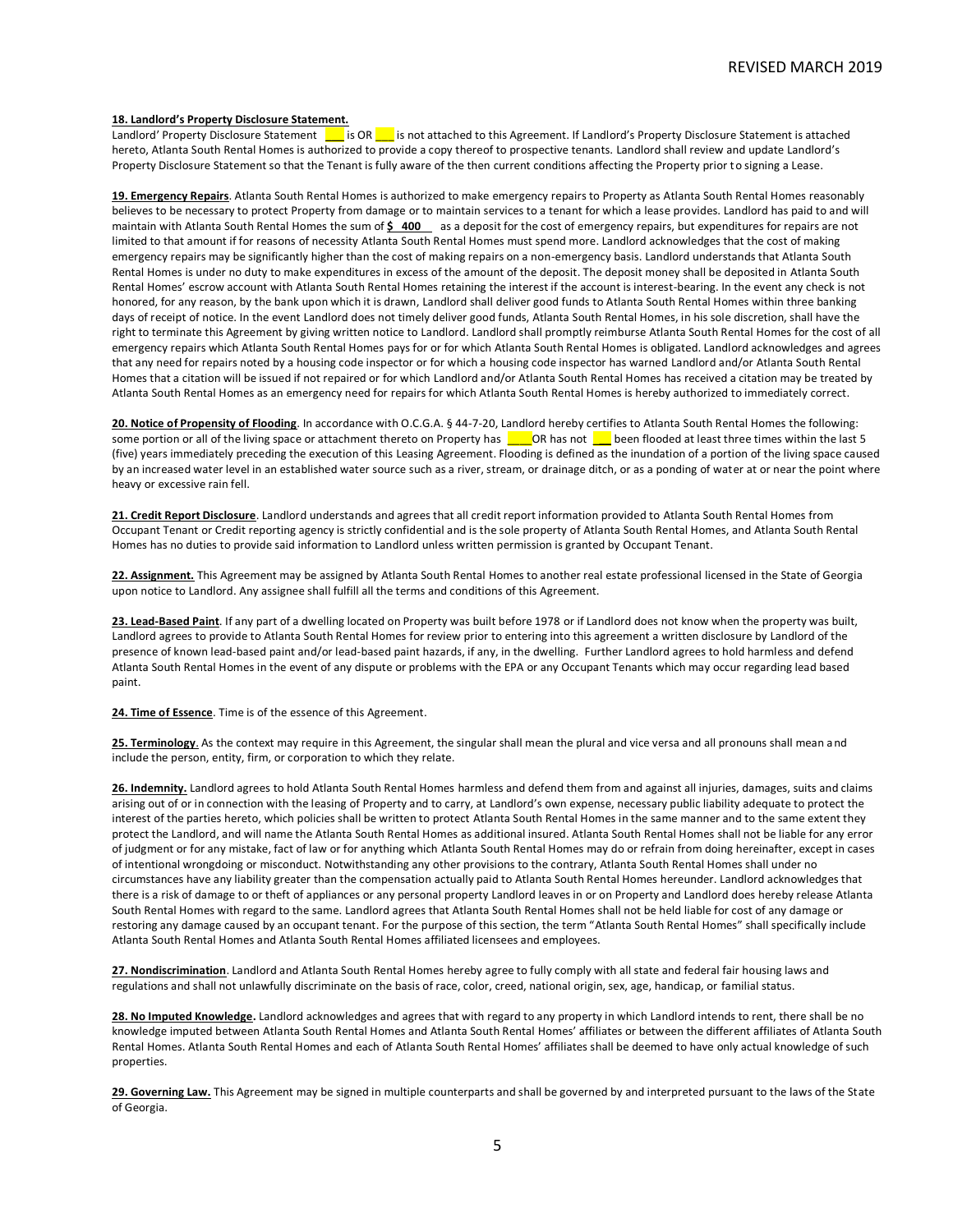**30. Entire Agreement.** This Agreement constitutes the sole and entire agreement between the parties. No representation, promise or inducement not included in this Agreement shall be binding upon any party hereto. This Agreement and the terms and conditions herein may not be amended, modified or waived except by the written agreement of Landlord & Atlanta South Rental Homes. The failure of the parties to adhere strictly to the terms and conditions of this Agreement shall not constitute a waiver of the right of the parties later to insist on such strict adherence.

**31. Responsibility to Cooperate.** All parties agree to take all actions and do all things reasonably necessary to fulfill in good faith and in a timely manner the terms and conditions of this Agreement.

**32. Exhibits and Addenda.** All exhibits and/or addenda attached hereto, listed below, or reference herein are made a part of this Agreement. If any such exhibit or addenda conflicts with any preceding paragraph (including any changes thereto made by the parties), said exhibit or addenda shall control.

## **33. Notices.**

**A. Communications Regarding Real Estate Transactions.** Landlord acknowledges that many communications and notices in real estate transactions are of a time sensitive nature and that the failure to be available to receive such notices and communications can have adverse l egal, business and financial consequences. During the term of this Agreement, Landlord agrees to remain reasonably available to receive communications from Atlanta South Rental Homes.

**B. Notices between Atlanta South Rental Homes and Landlord Regarding this Agreement**. Landlord and Atlanta South Rental Homes agree that communications and notices between them regarding the terms of this Agreement (and excluding real estate transactions with which the parties may be involved) shall be in writing, signed by the party giving the notice, and may be delivered in person or to any address, e-mail address and/or facsimile number to the person to whom the communication or notice is being given specifically set forth in this Agreement. It is the intent of the parties that those means of transmitting notices for which a party has not provided an address or number shall not be used for receiving notices and communications. For example, if a party has not provided an e-mail address in this Agreement, it shall mean that the party is not accepting notices or communications sent by this means.

**C. Landlord Contact Information.** The contact information of Landlord(s) is set forth below:

|                                     | Business Telephone: North and South Contract of the Contract of the Contract of the Contract of the Contract of the Contract of the Contract of the Contract of the Contract of the Contract of the Contract of the Contract o       |
|-------------------------------------|--------------------------------------------------------------------------------------------------------------------------------------------------------------------------------------------------------------------------------------|
| Landlord Name                       |                                                                                                                                                                                                                                      |
|                                     | Home Telephone: New York State State State State State State State State State State State State State State S                                                                                                                       |
| Address for Receiving Notice        |                                                                                                                                                                                                                                      |
|                                     | Cell Phone: <u>New York: New York: New York: New York: New York: New York: New York: New York: New York: New York: New York: New York: New York: New York: New York: New York: New York: New York: New York: New York: New York:</u> |
|                                     | Facsimile Number: National Contract of Contract of the Contract of Contract of Contract of Contract of the Contract of Contract of Contract of Contract of Contract of Contract of Contract of Contract of Contract of Contrac       |
|                                     | E-mail Address: <b>Entrance and Contract and Contract and Contract and Contract and Contract and Contract and Contract and Contract and Contract and Contract and Contract and Contract and Contract and Contract and Contract a</b> |
|                                     | <b>Business Telephone: Example 2016</b>                                                                                                                                                                                              |
| Landlord Name                       |                                                                                                                                                                                                                                      |
|                                     | Home Telephone:                                                                                                                                                                                                                      |
| <b>Address for Receiving Notice</b> |                                                                                                                                                                                                                                      |
|                                     |                                                                                                                                                                                                                                      |
|                                     |                                                                                                                                                                                                                                      |
|                                     | E-mail Address: The contract of the contract of the contract of the contract of the contract of the contract of the contract of the contract of the contract of the contract of the contract of the contract of the contract o       |
|                                     |                                                                                                                                                                                                                                      |

Landlord agrees to immediately update Atlanta South Rental Homes of any changes to the above referenced information.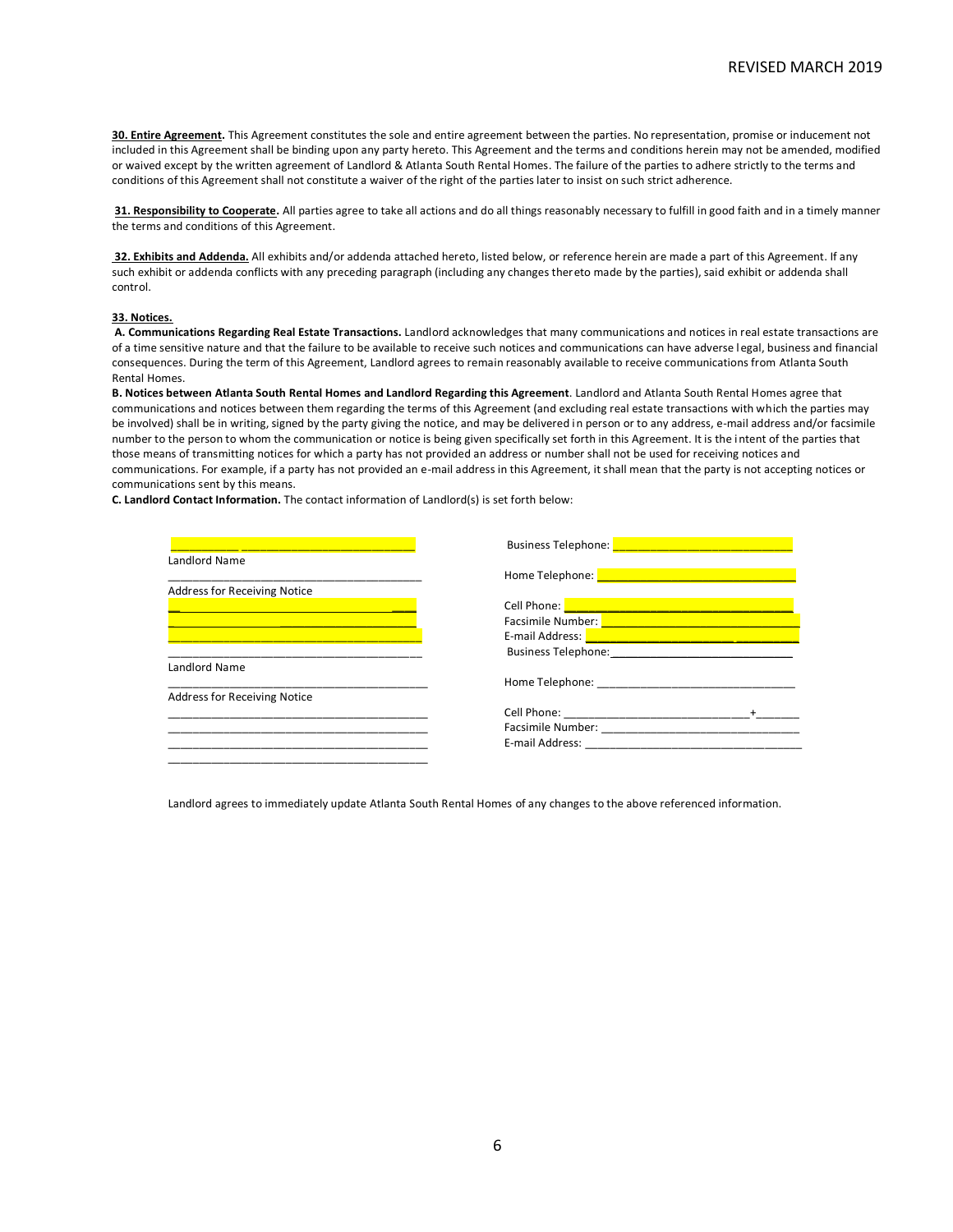**SPECIAL STIPULATIONS:** The following Special Stipulations, if conflicting with any exhibit, addendum, or preceding paragraph, shall control:

- 1) See Attached
- 2) Atlanta South Rental Homes, LLC commonly uses the well-known brand names Gatekeeper, Gatekeeper Properties, and [www.gatekeeperpropertes.com](http://www.gatekeeperpropertes.com/) for marketing purposes.

**Additional Special Stipulations are \_\_X\_\_\_or are not \_\_\_\_\_attached.** 

**BY SIGNING THIS AGREEMENT, LANDLORD ACKNOWLEDGES THAT: (1) LANDLORD HAS READ ALL PROVISIONS MADE HEREIN; (2) LANDLORD UNDERSTANDS ALL SUCH PROVISIONS AND DISCLOSURES AND HAS ENTERED INTO THIS AGREEMENT VOLUNTARILY; AND (3) LANDLORD IS NOT SUBJECT TO A CURRENT LEASING/MANAGEMENT AGREEMENT WITH ANY OTHER REAL ESTATE PROFESSIONAL**

RECEIPT OF A COPY OF THIS AGREEMENT IS HEREBY ACKNOWLEDGED BY LANDLORD. The above Agreement is hereby accepted, \_\_\_\_ o'clock \_\_\_\_\_. m., on the date of

Atlanta South Rental Homes, LLC **Landlord's Signature** 

Address: \_\_101 Tivoli Garden, Suite A\_\_\_\_ \_\_\_\_**\_\_\_\_\_\_\_\_\_ \_\_\_\_\_\_\_\_\_\_\_\_\_\_\_\_\_\_\_\_\_\_\_\_\_\_\_\_\_**

Peachtree City, GA 30269

H-66817\_ Brokerage Firm License Number

\_\_\_\_\_\_\_\_\_\_\_\_\_\_\_\_\_\_\_\_\_\_\_\_\_\_\_\_\_\_\_\_\_\_ \_\_\_\_\_\_\_\_\_\_\_\_\_\_\_\_\_\_\_\_\_\_\_\_\_\_\_\_\_\_\_\_\_\_\_\_\_\_\_\_\_\_

Print or Type Name

Landlord's Signature

**\_\_\_\_\_\_\_\_\_\_\_\_\_\_\_\_\_\_\_\_\_\_\_\_\_\_\_\_\_\_\_\_\_\_\_\_** 

Print or Type Name

\_\_\_\_\_\_\_\_\_\_\_\_\_\_\_\_\_\_\_\_\_\_\_\_\_\_\_

770-631-4334 & Fax 770-631-4340 Atlanta South Rental Homes Phone Numbers

 $\frac{1}{2}$  ,  $\frac{1}{2}$  ,  $\frac{1}{2}$  ,  $\frac{1}{2}$  ,  $\frac{1}{2}$  ,  $\frac{1}{2}$  ,  $\frac{1}{2}$  ,  $\frac{1}{2}$  ,  $\frac{1}{2}$  ,  $\frac{1}{2}$  ,  $\frac{1}{2}$  ,  $\frac{1}{2}$  ,  $\frac{1}{2}$  ,  $\frac{1}{2}$  ,  $\frac{1}{2}$  ,  $\frac{1}{2}$  ,  $\frac{1}{2}$  ,  $\frac{1}{2}$  ,  $\frac{1$ 

BY: \_\_\_\_\_\_\_\_\_\_\_\_\_\_\_\_\_\_\_\_\_\_\_\_\_\_\_\_\_\_

Atlanta South Rental Homes, LLC Representative